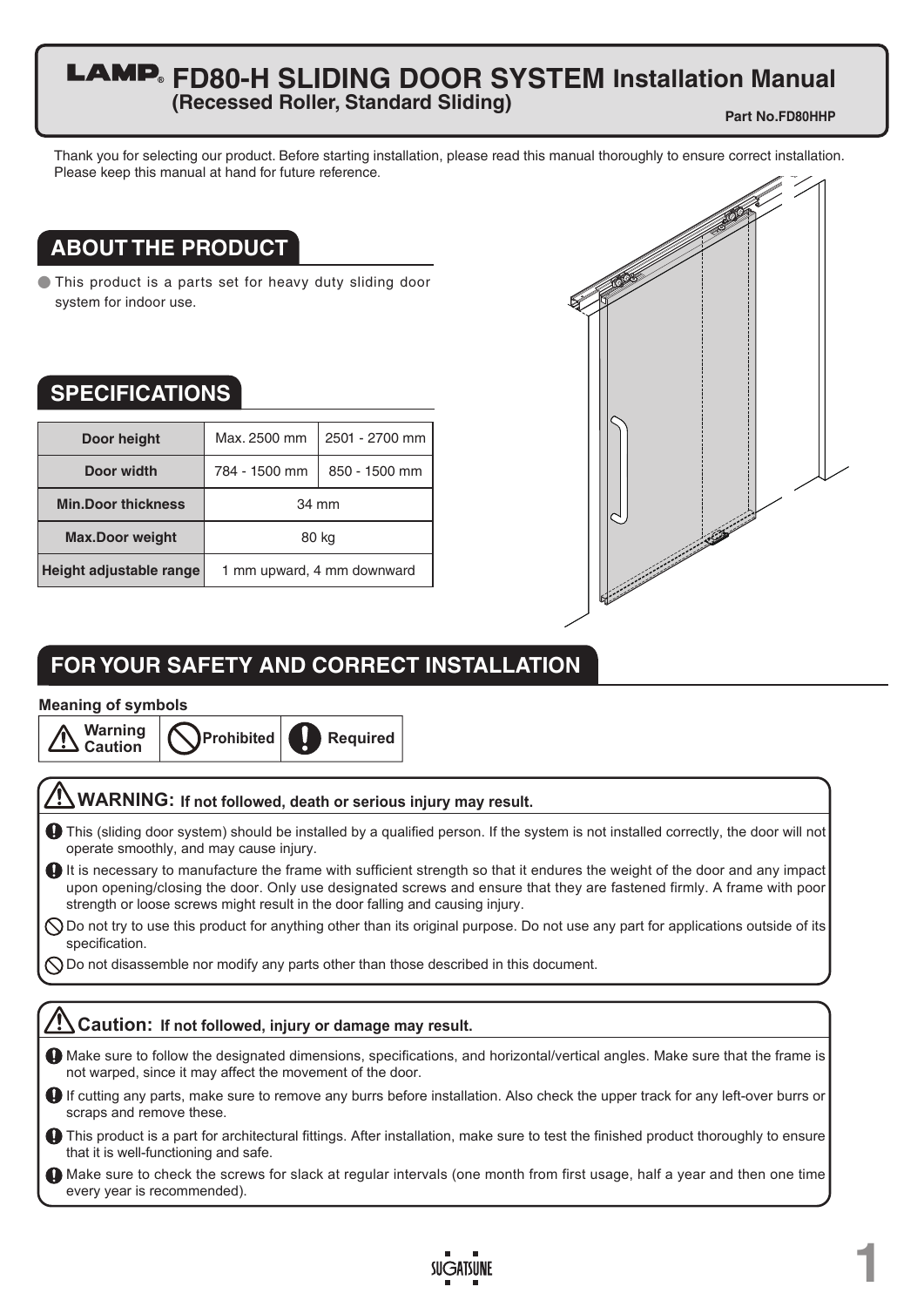# **COMPONENT PARTS**

| No.             |                                                | $\circled{2}$  | $\circled{3}$                                                              | $\circled{4}$           | $\circledS$                                                               | $\circled6$                                                                               | (7)                                                                   | $\circled{8}$                |
|-----------------|------------------------------------------------|----------------|----------------------------------------------------------------------------|-------------------------|---------------------------------------------------------------------------|-------------------------------------------------------------------------------------------|-----------------------------------------------------------------------|------------------------------|
| Name            | Recessed<br>roller                             | End<br>stopper | Hanging<br>bracket                                                         | End cap                 | Floor guide S                                                             | Upper track                                                                               | Door guide<br>track                                                   | Spanner                      |
| Item No.        | FD80-WRH                                       | FD80-HTST      |                                                                            | FD70B-HB160 FD70B-EC-BL | FD50-BG18                                                                 |                                                                                           | FD80-TRM series FD30-HBRT1500SIL                                      | FD80-HHSP                    |
| Item            | Accessory:<br>Hexagon socket screw<br>key 3 mm |                | <b>160mm</b><br>Accessory screw:<br>Pan head tapping screw<br>$5x40$ 4 pcs | Black                   | و پ<br>Accessory screw:<br>Bind head tapping screw<br>$4 \times 16$ 5 pcs | (Various sizes)<br>Pitch end :30 mm<br>Accessory screw:<br>Pan head tapping<br>screw 5x40 | 1500 mm<br>Hole pitch : 250 mm Hole pitch : 250 mm<br>Pitch end :30mm | Nominal designation<br>13,22 |
| Single sliding  | 2 pcs                                          | 2 pcs          | 2 pcs                                                                      | 2 pcs                   | 1 pc                                                                      | 1 pc                                                                                      | 1 pc                                                                  | 1 pc                         |
| Double sliding  | 4 pcs                                          | 4 pcs          | 4 pcs                                                                      | 4 pcs                   | 2 pcs                                                                     | 2 pcs                                                                                     | 2 pcs                                                                 | 1 pc                         |
| In line sliding | 4 pcs                                          | 4 pcs          | 4 pcs                                                                      | 4 pcs                   | 2 pcs                                                                     | 1 pc                                                                                      | 2 pcs                                                                 | 1 pc                         |

|                                 | No.      | 9)                                                                                                                       |                                                                  |
|---------------------------------|----------|--------------------------------------------------------------------------------------------------------------------------|------------------------------------------------------------------|
|                                 | Name     | Floor guide L                                                                                                            | End cap                                                          |
|                                 | Item No. | FD50-BG32                                                                                                                | FD70B-EC-BL                                                      |
| <b>OPTIONAL</b><br><b>PARTS</b> | Item     | Needed when<br>vertical frame is<br>not use.<br>۰.<br>Accessory screw:<br>Bind head tapping screw<br>$4 \times 16$ 5 pcs | This is used when<br>larger space below<br>the door is required. |

## **INSTALLATION DRAWING (EXAMPLE)**

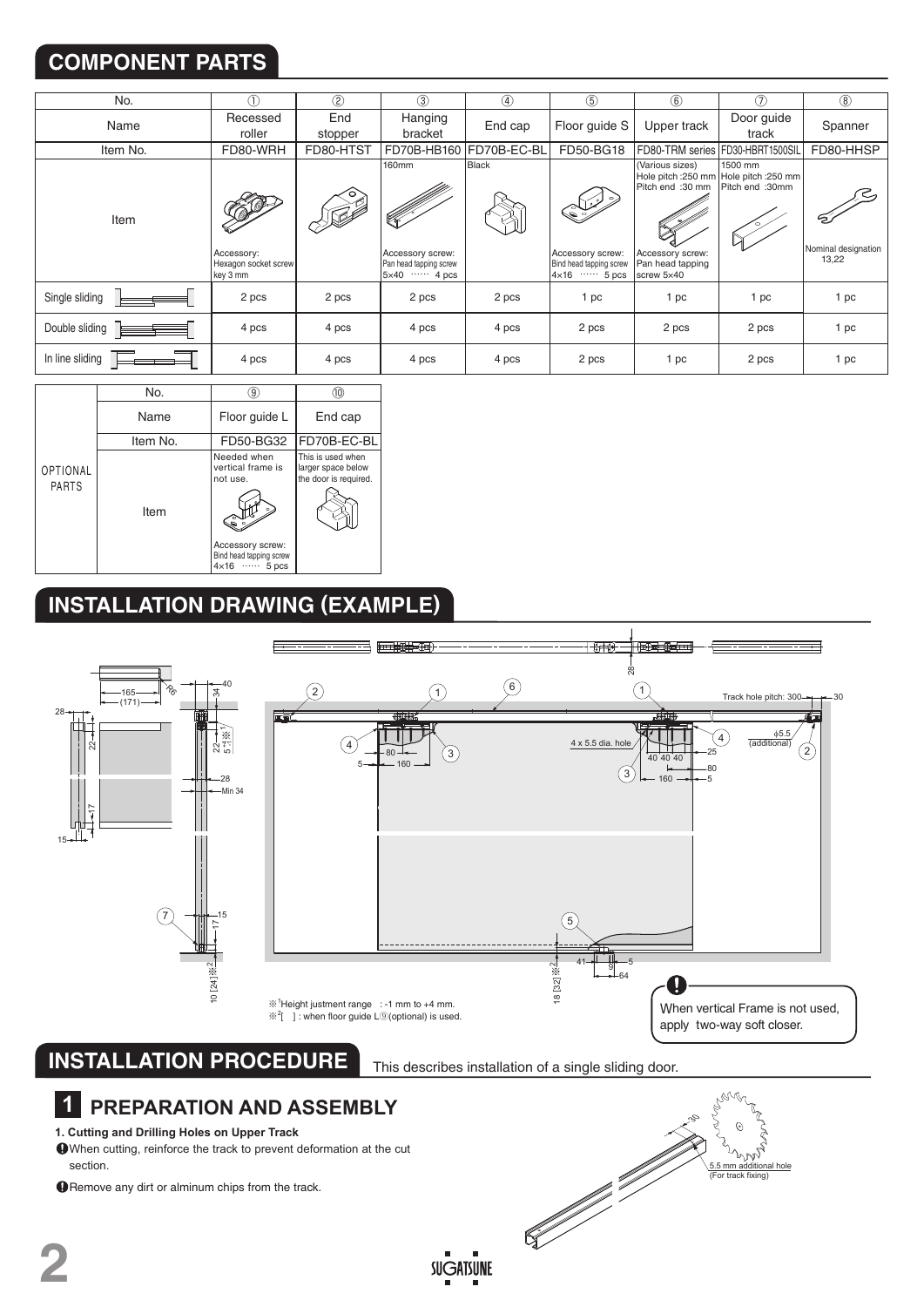

#### **3. Installing Door Guide Track**

- (1) Cut the track to the same length as the door width.
- When cutting, reinforce the track to prevent deformation at the cut section.
- (2) Fasten the track with countersunk head tapping screws  $4 \times 16$ (not provided)



**ID** Remove any dirt or aluminum chips from the track.

#### **4. Inserting Parts into Upper Track** Assemble the parts in order from  $\bigcirc$  to  $\bigcirc$  with care of direction.

 $\bigoplus$  Fasten end stoppers temporarily to prevent the inserted parts from falling.



#### **6. Mounting Floor Guide**

(1) Position floor guide just below the center of upper track.

(2) Position the floor guide so tha the floor guide stays under the door when it is opened or closed.





## **2 HANGING THE DOOR AND ADJUSTMENT**

**1. Hanging (Bottom part)**

**5. Installation of Track**

Put a 10 mm support under the door. While holding the door, insert the floor

#### **2. Hanging (Top part)**

Insert the recessed roller into the hanging bracket in the door. Position upper roller hanger bolt to 80mm from door edge (41mm to fix plate edge). Tighten fix bolt with spanner (22 mm).